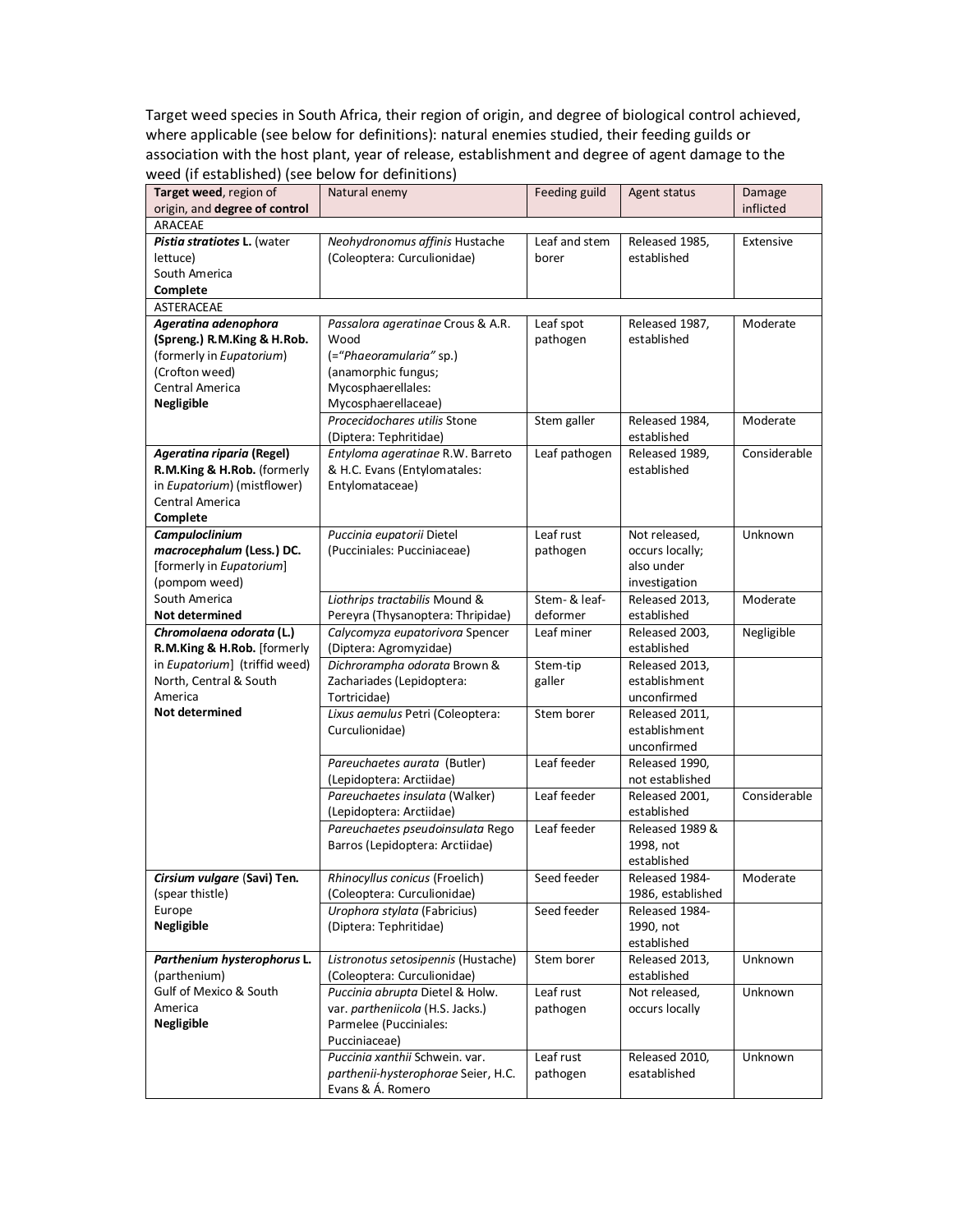|                               | (=P.melampodii; Pucciniales:        |                      |                   |                |
|-------------------------------|-------------------------------------|----------------------|-------------------|----------------|
|                               | Pucciniaceae)                       |                      |                   |                |
|                               | Smicronyx lutulentus Dietz          | Seed feeder          | Released 2015,    | Unknown        |
|                               | (Coleoptera: Curculionidae)         |                      | establishment     |                |
|                               |                                     |                      | unconfirmed       |                |
|                               | Zygogramma bicolorata Pallister     | Leaf feeder          | Released 2013,    | Unknown        |
|                               | (Coleoptera: Chrysomelidae:         |                      | established       |                |
|                               | Cassidinae)                         |                      |                   |                |
|                               |                                     |                      |                   |                |
| Tithonia rotundifolia (Mill.) | Zygogramma piceicollis (Stål)       | Leaf feeder          | Released 2015,    | Unknown        |
| S.F.Blake (red sunflower)     | (Coleoptera: Chrysomelidae:         |                      | establishment     |                |
| Central America               | Chrysomelinae)                      |                      | unconfirmed       |                |
|                               | Zygogramma signatipennis (Stål)     | Leaf feeder          | Released 2015,    | Unknown        |
|                               | (Coleoptera: Chrysomelidae:         |                      | establishment     |                |
|                               | Chrysomelinae)                      |                      | unconfirmed       |                |
| Silybum marianum (L.)         | Rhinocyllus conicus (Froelich)      | Seed feeder          | Alternative host, |                |
| Gaertn. (milk thistle)        | (Coleoptera: Curculionidae)         |                      | released 1985,    |                |
| Mediterranean, Asia           |                                     |                      | not established   |                |
| <b>AZOLLACEAE</b>             |                                     |                      |                   |                |
| Azolla filiculoides Lam. (red | Stenopelmus rufinasus Gyllenhal     | Frond feeder         | Released 1997,    | Extensive      |
| water fern)                   |                                     |                      | established       |                |
| South America                 | (Coleoptera: Curculionidae)         |                      |                   |                |
|                               |                                     |                      |                   |                |
| Complete                      |                                     |                      |                   |                |
| <b>BIGNONIACEAE</b>           |                                     |                      |                   |                |
| Dolichandra unguis-cati (L.)  | Carvalhotingis hollandi Drake       | Leaf sucker          | Released 2007,    | <b>Trivial</b> |
| Lohman [syn: Macfadyena       | (Hemiptera: Tingidae)               |                      | established       |                |
| unguis-cati (L.) A.H.Gentry]  | Carvalhotingis visenda Drake &      | Leaf sucker          | Released 2007,    | Moderate       |
| (cat's claw creeper)          | Hambleton (Hemiptera: Tingidae)     |                      | established       |                |
| Central & South America       | Charidotis auroguttata Boheman      | Leaf feeder          | Released 1999,    | <b>Trivial</b> |
| Negligible                    | (Coleoptera: Chrysomelidae:         |                      | established       |                |
|                               | Cassidinae)                         |                      |                   |                |
|                               | Hedwigiella jureceki (Obenberger)   | Leaf miner           | Released 2007,    | Trivial        |
|                               | (Coleoptera: Buprestidae)           |                      | established       |                |
|                               | Hypocosmia pyrochroma Jones         | Leaf feeder          | Released 2010,    | Unknown        |
|                               | (Lepidoptera: Pyralidae)            |                      | establishment     |                |
|                               |                                     |                      | unconfirmed       |                |
| Tecoma stans (L.) Juss ex     | Mada polluta (Mulsant)              | Leaf feeder          | Released 2013,    | Unknown        |
| Kunth var. stans (yellow      | (Coleoptera: Coccinellidae)         |                      | established       |                |
| bells)                        | Prospodium transformans (Ellis &    | Leaf rust            | Released 2010,    |                |
| North & Central America       | Everh.) Cummins (Pucciniales:       | pathogen             | not established   |                |
| Not determined                | Uropyxidaceae)                      |                      |                   |                |
|                               | Pseudonapomyza sp. (Diptera:        | Leaf miner           | Released 2014,    |                |
|                               | Agromyzidae)                        |                      | establishment     |                |
|                               |                                     |                      | unconfirmed       |                |
| CACTACEAE                     |                                     |                      |                   |                |
| Austrocylindropuntia          | Cactoblastis cactorum (Berg)        | Cladode borer        | Alternative host, | Unknown        |
| subulata (Muehlenpf.)         | (Lepidoptera: Pyralidae)            |                      | established       |                |
| Backeb. (=Opuntia exaltata    |                                     |                      |                   |                |
|                               |                                     |                      |                   |                |
| (Berger))<br>South America    |                                     |                      |                   |                |
|                               |                                     |                      |                   |                |
| Not determined                |                                     |                      |                   |                |
| Cereus jamacaru DC. and C.    | Hypogeococcus festerianus (Lizer y  | Stem sucker          | Alternative host, | Extensive      |
| hildmannianus K.Schum.        | Trelles) (Hemiptera:                |                      | established       |                |
| (queen of the night)          | Pseudococcidae)                     |                      |                   |                |
| South America                 | Nealcidion cereicola (Fisher)       | Stem borer           | Alternative host, | Considerable   |
| Complete                      | [formerly in Alcidion] (Coleoptera: |                      | released 1990,    |                |
|                               | Cerambycidae)                       |                      | established       |                |
| Cylindropuntia fulgida        | Dactylopius tomentosus (Lamark),    | $\overline{Cladode}$ | Released 2008,    | Extensive      |
| (Engelm.) F.M.Knuth var.      | 'cholla' biotype (Hemiptera:        | sucker               | established       |                |
| fulgida (chain-fruit cholla)  | Dactylopiidae)                      |                      |                   |                |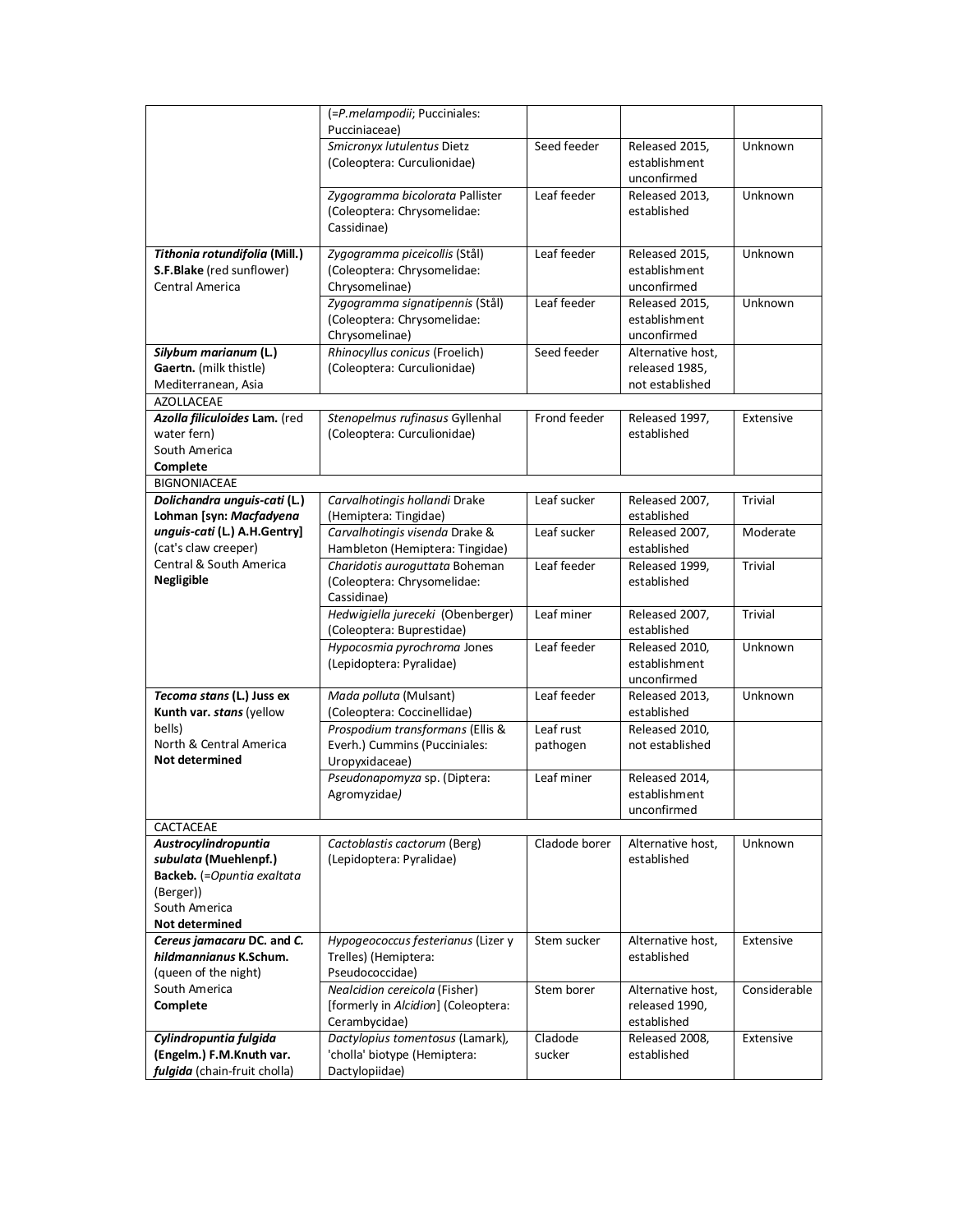| North & Central America                                      | Dactylopius tomentosus (Lamark),                           | Cladode           | Alternative host,                   | Trivial               |
|--------------------------------------------------------------|------------------------------------------------------------|-------------------|-------------------------------------|-----------------------|
| Complete                                                     | 'imbricata' biotype (Hemiptera:                            | sucker            | released 1970,                      |                       |
|                                                              | Dactylopiidae)                                             |                   | established                         |                       |
| Cylindropuntia fulgida                                       | Dactylopius tomentosus (Lamark),                           | Cladode           | Alternative host,                   | Extensive             |
| (Engelm.) F.M.Knuth var.                                     | 'cholla' biotype (Hemiptera:                               | sucker            | released 2012,                      |                       |
| mamillata (Boxing-glove                                      | Dactylopiidae)                                             |                   | established                         |                       |
| cactus)                                                      |                                                            |                   |                                     |                       |
| North & Central America                                      |                                                            |                   |                                     |                       |
| Complete<br>Cylindropuntia imbricata                         | Dactylopius tomentosus (Lamark),                           | Cladode           |                                     | Considerable          |
| (Haw.) F.M.Knuth (imbricate                                  | 'imbricata' biotype (Hemiptera:                            | sucker            | Released 1970,<br>established       |                       |
| prickly pear)                                                | Dactylopiidae)                                             |                   |                                     |                       |
| North & Central America                                      | Metamasius spinolae (Gyllenhal)                            | Stem borer        | Alternative host,                   |                       |
| <b>Substantial</b>                                           | (Coleoptera: Curculionidae)                                |                   | released 1974,                      |                       |
|                                                              |                                                            |                   | not established                     |                       |
| Cylindropuntia leptocaulis                                   | Dactylopius tomentosus (Lamark),                           | Cladode           | Alternative host,                   | Extensive             |
| (DC.) F.M.Knuth (pencil                                      | 'imbricata' biotype, (Hemiptera:                           | sucker            | released 1977,                      |                       |
| cactus)                                                      | Dactylopiidae)                                             |                   | established                         |                       |
| North & Central America                                      |                                                            |                   |                                     |                       |
| Complete                                                     |                                                            |                   |                                     |                       |
| Harrisia balansae (K.Schum.)                                 | Hypogeococcus festerianus (Lizer y                         | Stem sucker       | Alternative host,                   | Considerable          |
| N.P.Taylor & Zappi                                           | Trelles) (Hemiptera:                                       |                   | released 2006,                      |                       |
| South America                                                | Pseudococcidae)                                            |                   | established                         |                       |
| Substantial                                                  |                                                            |                   |                                     |                       |
| Harrisia martinii (Labour.)                                  | Hypogeococcus festerianus (Lizer y                         | Stem sucker       | Released 1983,                      | Extensive             |
| Britton & Rose (harrisia/                                    | Trelles) (Hemiptera:                                       |                   | established                         |                       |
| moon cactus)                                                 | Pseudococcidae)                                            |                   |                                     |                       |
| South America                                                | Nealcidion cereicola (Fisher)                              | Stem borer        | Released 1990,                      | Considerable          |
| Complete                                                     | [formerly in Alcidion] (Coleoptera:                        |                   | established                         |                       |
|                                                              | Cerambycidae)                                              |                   |                                     |                       |
| Harrisia pomanensis<br>(F.A.C.Weber) Britton &               | Hypogeococcus festerianus (Lizer y<br>Trelles) (Hemiptera: | Stem sucker       | Alternative host,<br>established    | Moderate              |
|                                                              |                                                            |                   |                                     |                       |
|                                                              |                                                            |                   |                                     |                       |
| Rose (midnight lady, devil's                                 | Pseudococcidae)                                            |                   |                                     |                       |
| rope cactus)                                                 |                                                            |                   |                                     |                       |
| South America                                                |                                                            |                   |                                     |                       |
| <b>Not determined</b>                                        |                                                            |                   |                                     | Unknown               |
| Harrisia tortuosa (J.Forbes<br>ex Otto & A.Dietr.) Britton & | Hypogeococcus festerianus (Lizer y                         | Stem sucker       | Alternative host,<br>released 2014, |                       |
| Rose (spiny snake cactus)                                    | Trelles) (Hemiptera:<br>Pseudococcidae)                    |                   | established                         |                       |
| South America                                                |                                                            |                   |                                     |                       |
| Not determined                                               |                                                            |                   |                                     |                       |
| Opuntia aurantiaca Lindl.                                    | Cactoblastis cactorum (Berg)                               | Cladode borer     | Alternative host,                   | Moderate              |
| (jointed cactus)                                             | (Lepidoptera: Pyralidae)                                   |                   | established                         |                       |
| South America                                                | Dactylopius austrinus De Lotto                             | Cladode           | Released 1935,                      | Extensive             |
| <b>Substantial</b>                                           | (Hemiptera: Dactylopiidae)                                 | sucker            | established                         |                       |
|                                                              | Mimorista pulchellalis Dyar                                | Cladode borer     | Released 1979,                      |                       |
|                                                              | (Lepidoptera: Crambidae)                                   |                   | not established                     |                       |
|                                                              | Nanaia sp. (Lepidoptera: Pyralidae)                        | Cladode borer     | Released 1983,                      |                       |
|                                                              |                                                            |                   | not established                     |                       |
|                                                              | Zophodia tapiacola (Dyar)                                  | Cladode borer     | Released 1976 &                     |                       |
|                                                              | [formerly in Tucumania]                                    |                   | 1982, not                           |                       |
|                                                              | (Lepidoptera: Pyralidae)                                   |                   | established                         |                       |
| Opuntia engelmannii Salm-                                    | Cactoblastis cactorum (Berg)                               | Cladode borer     | Alternative host,                   | Trivial on            |
| Dyck ex Engelm. (=O.                                         | (Lepidoptera: Pyralidae)                                   |                   | released 1938,                      | large plants,         |
| lindheimeri, O. tardospina)                                  |                                                            |                   | established                         | moderate on           |
| (small round-leaved prickly                                  |                                                            |                   |                                     | small plants          |
| pear)                                                        |                                                            |                   |                                     |                       |
| North & Central America                                      | Dactylopius opuntiae (Cockerell),                          | Cladode<br>sucker | Alternative host,                   | Moderate to           |
| Negligible                                                   | 'ficus' biotype (Hemiptera:<br>Dactylopiidae)              |                   | released 1938,<br>established       | trivial,<br>depending |
|                                                              |                                                            |                   |                                     | on climate &          |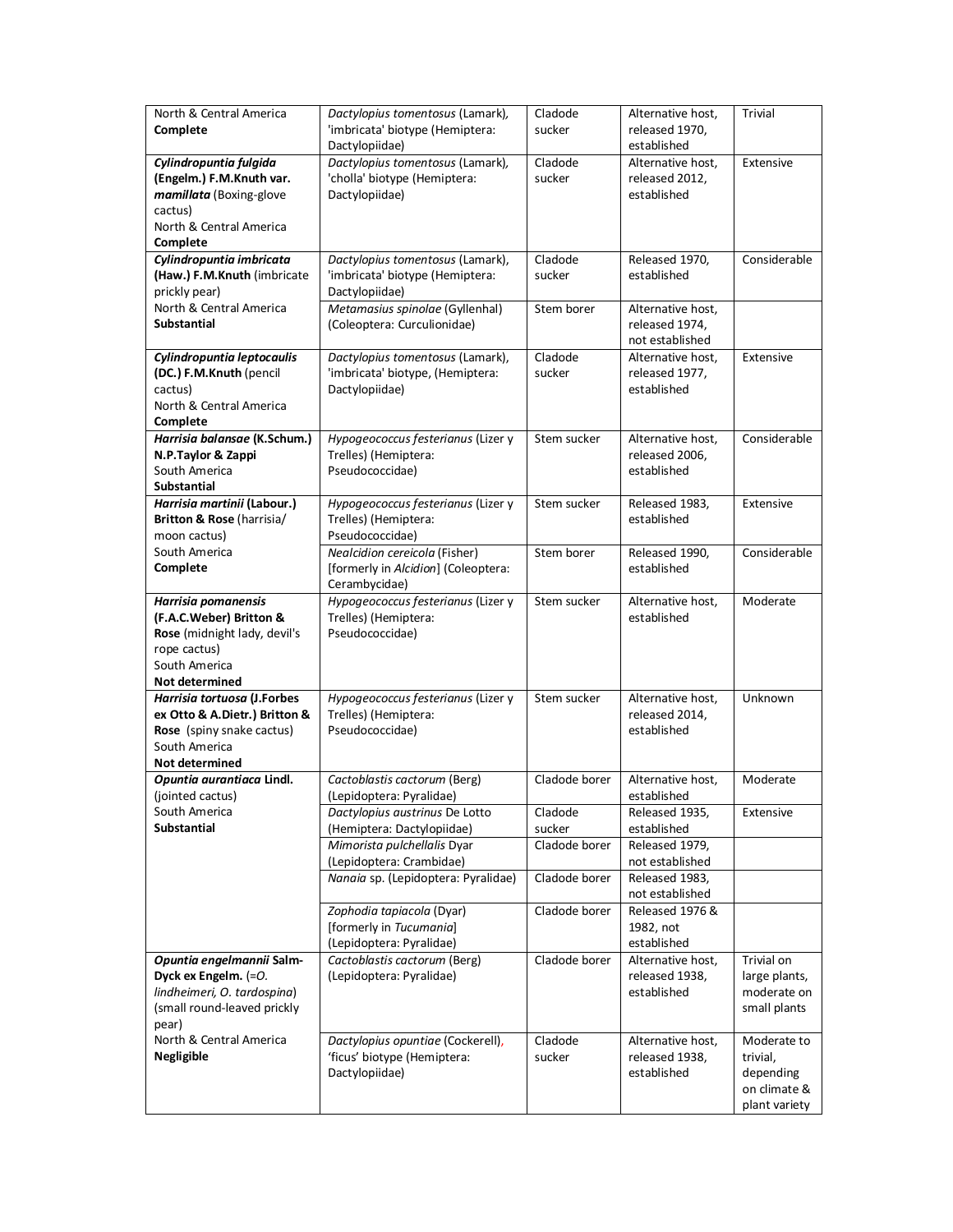|                                 | Dactylopius opuntiae (Cockerell),   | Cladode       | Alternative host, | Considerable |
|---------------------------------|-------------------------------------|---------------|-------------------|--------------|
|                                 | Australian ('stricta') biotype      | sucker        | released 2013,    |              |
|                                 | (Hemiptera: Dactylopiidae)          |               | established       |              |
| Opuntia ficus-indica (L.) Mill. | Cactoblastis cactorum (Berg)        | Cladode borer | Released 1933,    | Extensive    |
| (mission prickly pear)          | (Lepidoptera: Pyralidae)            |               | established       |              |
| Central America                 | Dactylopius opuntiae (Cockerell),   | Cladode       | Released 1938,    | Extensive    |
| <b>Substantial</b>              | 'ficus' biotype (Hemiptera:         | sucker        | established       |              |
|                                 | Dactylopiidae)                      |               |                   |              |
|                                 | Lagocheirus funestus (Thompson)     | Stem borer    | Released 1943,    | Trivial      |
|                                 | [formerly in Archlagocheirus]       |               | established       |              |
|                                 | (Coleoptera: Cerambycidae)          |               |                   |              |
|                                 | Metamasius spinolae (Gyllenhal)     | Stem borer    | Released 1948,    | Extensive    |
|                                 | (Coleoptera: Curculionidae)         |               | established       |              |
| Opuntia humifusa (Raf.) Raf.    | Dactylopius opuntiae (Cockerell),   | Cladode       | Alternative host, | Considerable |
| (creeping prickly pear, large-  | Australian ('stricta') biotype      | sucker        | established       | in hot, arid |
| flowered prickly pear)          | (Hemiptera: Dactylopiidae)          |               |                   | regions,     |
| North America                   |                                     |               |                   | moderate in  |
| <b>Not determined</b>           |                                     |               |                   | cooler       |
|                                 |                                     |               |                   | regions and  |
|                                 |                                     |               |                   | Highveld     |
|                                 |                                     |               |                   |              |
| Opuntia monacantha Haw.         | Cactoblastis cactorum (Berg)        | Cladode borer | Alternative host, | Considerable |
| (smooth/ drooping prickly       | (Lepidoptera: Pyralidae)            |               | established       |              |
| pear)                           | Dactylopius ceylonicus (Green)      | Cladode       | Released 1913,    | Extensive    |
| South America                   | (Hemiptera: Dactylopiidae)          | sucker        | established       |              |
| <b>Substantial</b>              |                                     |               |                   |              |
| Opuntia salmiana J.Parm. ex     | Cactoblastis cactorum (Berg)        | Cladode borer | Alternative host, | Considerable |
| Pfeiff.                         | (Lepidoptera: Pyralidae)            |               | established       |              |
| South America                   |                                     |               |                   |              |
| Substantial                     |                                     |               |                   |              |
| Opuntia spinulifera Salm-       | Cactoblastis cactorum (Berg)        | Cladode borer | Alternative host, | Unknown      |
| Dyck (large round-leaved        | (Lepidoptera: Pyralidae)            |               | established       |              |
| prickly pear)                   |                                     |               |                   |              |
| Central America                 |                                     |               |                   |              |
| <b>Not determined</b>           |                                     |               |                   |              |
| Opuntia stricta (Haw.) Haw.     | Cactoblastis cactorum (Berg)        | Cladode borer | Alternative host, | Extensive    |
| (Australian pest pear) North    | (Lepidoptera: Pyralidae)            |               | released 1980s,   |              |
| America & Caribbean             |                                     |               | established       |              |
| <b>Substantial</b>              | Dactylopius opuntiae (Cockerell),   | Cladode       | Released 1997,    | Extensive    |
|                                 | Australian ('stricta') biotype      | sucker        | established       |              |
|                                 | (Hemiptera: Dactylopiidae)          |               |                   |              |
| Pereskia aculeata Mill.         | Catorhintha schaffneri Brailovsky & | Stem wilter   | Released 2014,    | Unknown      |
| (Barbados gooseberry/           | Garcia (Hemiptera: Coreidae)        |               | established       |              |
| pereskia)                       | Phenrica guerini Bechyné            | Leaf feeder   | Released 1991 &   | Trivial      |
| South America & Caribbean       | (Coleoptera: Chrysomelidae)         |               | 1995, established |              |
| Negligible                      |                                     |               |                   |              |
| <b>CLUSIACEAE</b>               |                                     |               |                   |              |
| Hypericum perforatum L. (St     | Agrilus (Spiragrilus) hyperici      | Root borer    | Released 1974-    |              |
| John's wort)                    | (Creutzer) (Coleoptera:             |               | 1979, not         |              |
| Europe & Asia                   | Buprestidae)                        |               | established       |              |
| Complete                        | Aplocera efformata (Guenée)         | Leaf feeder   | Released 1983,    |              |
|                                 | (Lepidoptera: Geometridae)          |               | not established   |              |
|                                 | Aphis chloris Koch (Hemiptera:      | Sap sucker    | Released 1982,    |              |
|                                 | Aphididae)                          |               | not established   |              |
|                                 | Chrysolina hyperici (Forster)       | Leaf feeder   | Released 1960-    |              |
|                                 | (Coleoptera: Chrysomelidae:         |               | 1973, not         |              |
|                                 | Chrysomelinae)                      |               | established       |              |
|                                 | Chrysolina quadrigemina Suffrian    | Leaf feeder   | Released 1960-    | Extensive    |
|                                 | (Coleoptera: Chrysomelidae:         |               | 1973, established |              |
|                                 | Chrysomelinae)                      |               |                   |              |
|                                 | Zeuxidiplosis giardi (Kieffer)      | Shoot-tip     | Released 1972,    | Moderate     |
|                                 | (Diptera: Cecidomyiidae)            | galler        | established       |              |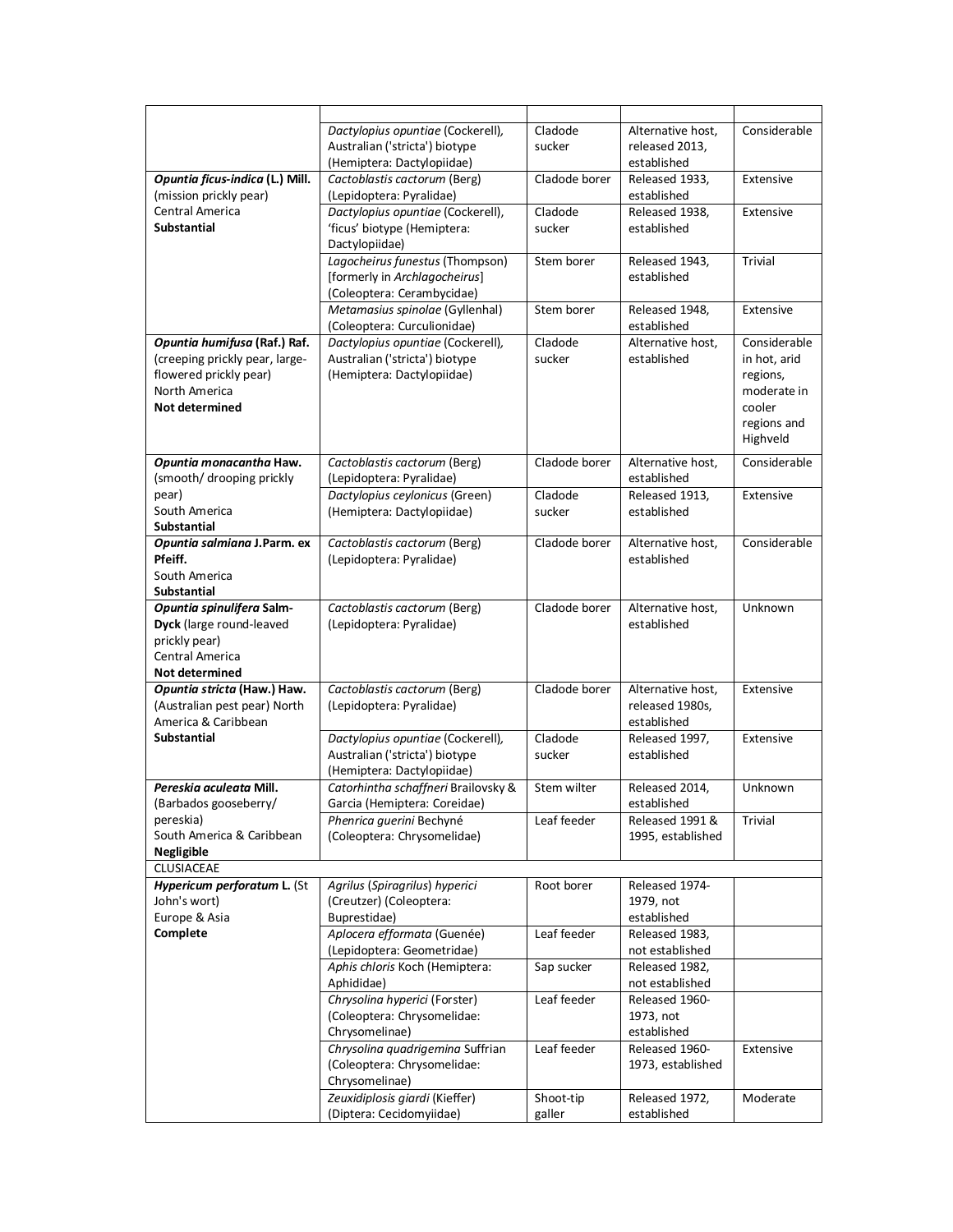| <b>FABACEAE</b>                                         |                                                                      |                       |                                  |                |
|---------------------------------------------------------|----------------------------------------------------------------------|-----------------------|----------------------------------|----------------|
| Caesalpinia decapetala                                  | Sulcobruchus subsuturalis (Pic) (= S.                                | Seed feeder           | Released 1999,                   | Trivial        |
| (Roth) Alston (Mauritius                                | bakeri Kingsolver) (Coleoptera:                                      |                       | established                      |                |
| thorn)                                                  | Chrysomelidae: Bruchinae)                                            |                       |                                  |                |
| Asia                                                    |                                                                      |                       |                                  |                |
| Negligible                                              |                                                                      |                       |                                  |                |
| Gleditsia triacanthos L.                                | Megabruchidius tonkineus (Pic)                                       | Seed feeder           | Not released,                    | Unknown        |
| (honey locust)                                          | (Coleoptera: Chrysomelidae:                                          |                       | occurs locally                   |                |
| North America                                           | Bruchinae)                                                           |                       |                                  |                |
| <b>Not determined</b>                                   |                                                                      |                       |                                  |                |
| Leucaena leucocephala                                   | Acanthoscelides macrophthalmus                                       | Seed feeder           | Released 1999,                   | <b>Trivial</b> |
| (Lam.) de Wit (leucaena)                                | (Schaeffer) (Coeloptera:                                             |                       | established                      |                |
| <b>Tropical America</b>                                 | Chrysomelidae: Bruchinae)                                            |                       |                                  |                |
| Negligible                                              |                                                                      |                       |                                  |                |
| Prosopis L. species                                     | Algarobius bottimeri Kingsolver                                      | Seed feeder           | Released 1990,                   |                |
| (mesquite/ prosopis)                                    | (Coleoptera: Chrysomelidae:                                          |                       | not established                  |                |
| North & Central America                                 | Bruchinae)                                                           |                       |                                  |                |
| Negligible                                              | Algarobius prosopis (LeConte)                                        | Seed feeder           | Released 1987,                   | Considerable   |
|                                                         | (Coleoptera: Chrysomelidae:                                          |                       | established                      |                |
|                                                         | Bruchinae)                                                           |                       |                                  |                |
|                                                         | Neltumius arizonensis (Schaeffer)                                    | Seed feeder           | Released 1993,                   | <b>Trivial</b> |
|                                                         | (Coleoptera: Chrysomelidae:                                          |                       | established                      |                |
|                                                         | Bruchinae)                                                           |                       |                                  |                |
| Sesbania punicea (Cav.)                                 | Neodiplogrammus quadrivittatus                                       | Stem borer            | Released 1984.                   | Extensive      |
| Benth. (red sesbania)                                   | (Olivier) (Coleoptera:                                               |                       | established                      |                |
| South America                                           | Curculionidae)                                                       |                       |                                  |                |
| Complete                                                | Rhyssomatus marginatus Fåhraeus                                      | Seed feeder           | Released 1984,                   | Extensive      |
|                                                         | (Coleoptera: Curculionidae)                                          |                       | established                      |                |
|                                                         | Trichapion lativentre (Béguin-                                       | Flowerbud             | Released 1970s,                  | Extensive      |
|                                                         | Billecocq) (Coleoptera: Brentidae:                                   | feeder                | established,                     |                |
|                                                         | Apioninae)                                                           |                       | present before                   |                |
|                                                         |                                                                      |                       |                                  |                |
|                                                         |                                                                      |                       | release                          |                |
| HALORAGACEAE                                            |                                                                      |                       |                                  |                |
| Myriophyllum aquaticum                                  | Lysathia sp. (Coleoptera:                                            | Leaf feeder           | Released 1994,                   | Extensive      |
| (Vell.) Verdc. (parrot's                                | Chrysomelidae)                                                       |                       | established                      |                |
| feather)                                                |                                                                      | <b>Bacterial wilt</b> | Not released,                    |                |
| South America                                           | Xanthomonas campestris (Pammel)                                      |                       |                                  |                |
| Complete                                                | Dawson (?) (Proteobacteria:<br>Xanthomonadales:                      |                       | occurs locally;                  |                |
|                                                         | Xanthomonadaceae)                                                    |                       | rejected                         |                |
| <b>HYDROCHARITACEAE</b>                                 |                                                                      |                       |                                  |                |
|                                                         |                                                                      | Leaf miner            |                                  |                |
| Hydrilla verticillata (L.f.)                            | Hydrellia sp. (Diptera: Ephydridae)                                  |                       | Release permit<br>issued         |                |
| Royle (hydrilla)<br>Old World                           |                                                                      |                       |                                  |                |
| MIMOSACEAE                                              |                                                                      |                       |                                  |                |
| Acacia baileyana F.Muell.                               | Melanterius maculatus Lea                                            | Seed feeder           | Alternative host,                | Moderate       |
| (Bailey's wattle)                                       |                                                                      |                       | released 2006 &                  |                |
| Australia                                               | (Coleoptera: Curculionidae)                                          |                       | 2009, established                |                |
|                                                         |                                                                      |                       |                                  |                |
| Negligible                                              |                                                                      |                       |                                  |                |
| Acacia cyclops A.Cunn. ex<br>G.Don (red eye/ rooikrans) | Calonectria scoparia Ribeiro &<br>Matsuoka ex Peerally (Hypocreales: | Leaf spot<br>pathogen | Not released,<br>occurs locally; |                |
| Australia                                               | Nectriaceae) (anamorphic fungus:                                     |                       | rejected                         |                |
| <b>Substantial</b>                                      | Cylindrocladium candelabrum)                                         |                       |                                  |                |
|                                                         | Dasineura dielsi Rübsaamen                                           | Flower galler         | Released 2002,                   | Extensive      |
|                                                         | (Diptera: Cecidomyiidae)                                             |                       | established                      |                |
|                                                         | Melanterius servulus Pascoe                                          | Seed feeder           | Alternative host,                | Considerable   |
|                                                         | (Coleoptera: Curculionidae)                                          |                       | released 1991 &                  |                |
|                                                         |                                                                      |                       | 1994, established                |                |
|                                                         |                                                                      | Die-back              | Not released,                    | Unknown        |
|                                                         | Pseudolagarobasidium acaciicola                                      |                       |                                  |                |
|                                                         | Ginns (Polyporales:<br>Phanerochaetaceae)                            | pathogen              | occurs locally;<br>under         |                |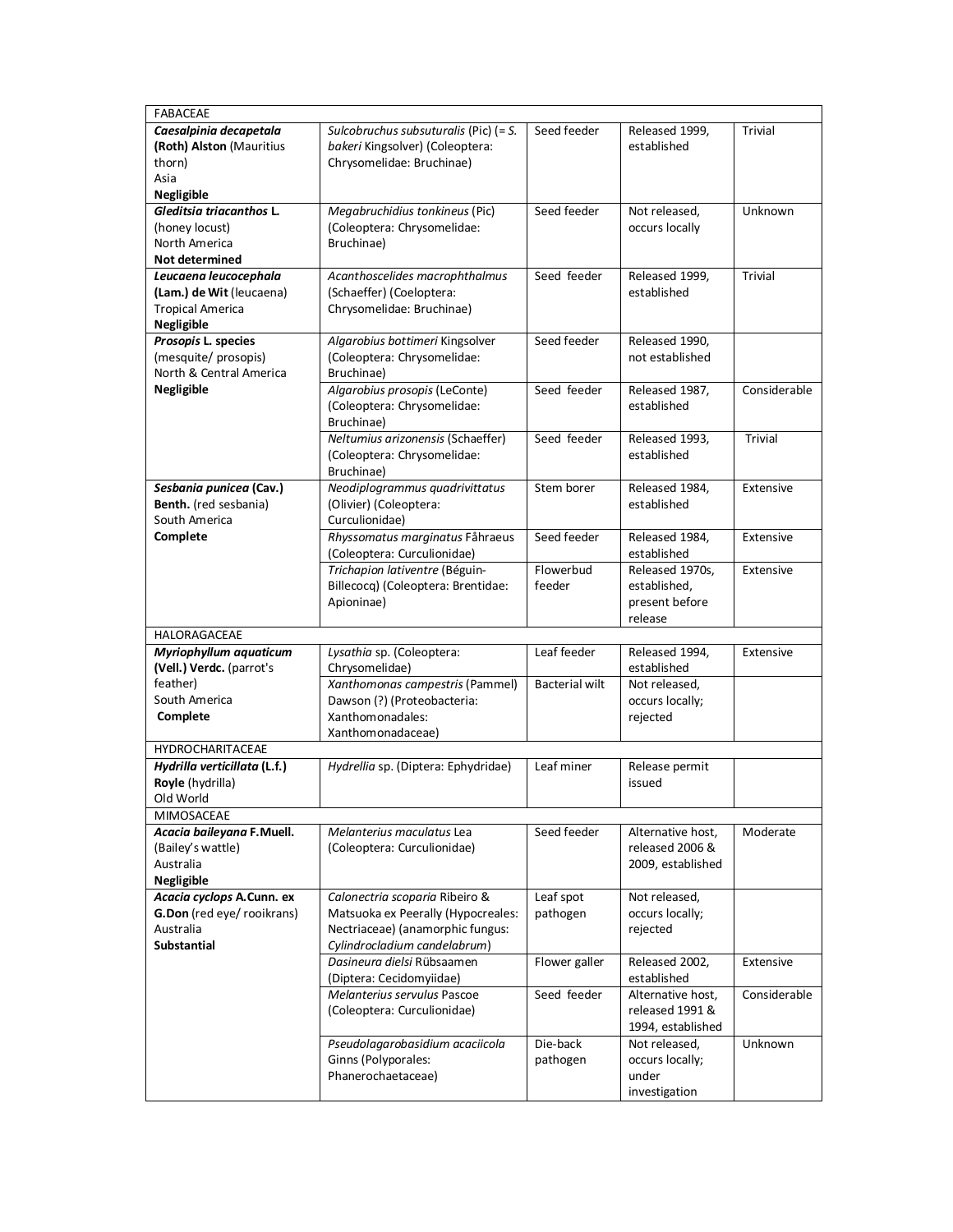| Acacia dealbata Link (silver                         | Melanterius maculatus Lea                                            | Seed feeder       | Alternative host,                    | Moderate      |
|------------------------------------------------------|----------------------------------------------------------------------|-------------------|--------------------------------------|---------------|
| wattle)                                              | (Coleoptera: Curculionidae)                                          |                   | released 1994-                       |               |
| Australia                                            |                                                                      |                   | 2007, established                    |               |
| Negligible                                           |                                                                      |                   |                                      |               |
| Acacia decurrens (Wendl.)                            | Melanterius maculatus Lea                                            | Seed feeder       | Alternative host,                    | Moderate      |
| Willd. (green wattle)                                | (Coleoptera: Curculionidae)                                          |                   | released 2001-                       |               |
| Australia                                            |                                                                      |                   | 2007, established                    |               |
| Negligible                                           |                                                                      |                   |                                      |               |
| Acacia longifolia (Andr.)                            | Melanterius ventralis Lea                                            | Seed feeder       | Released 1985,                       | Extensive     |
| Willd. (long-leaved wattle)                          | (Coleoptera: Curculionidae)                                          |                   | established                          |               |
| Australia                                            | Trichilogaster acaciaelongifoliae                                    | <b>Bud galler</b> | Released 1982,                       | Extensive     |
| <b>Substantial</b>                                   | (Froggatt) (Hymenoptera:                                             |                   | established                          |               |
|                                                      | Pteromalidae)                                                        |                   |                                      |               |
| Acacia mearnsii De Wild.                             | Ceratocystis albofundus M.J.Wingf.,                                  | Gummosis          | Not released,                        |               |
| (black wattle)                                       | De Beer & M.J.Morris                                                 | pathogen          | occurs locally;                      |               |
| Australia                                            | (Microascales: Ceratocystidaceae)                                    |                   | shelved                              |               |
| Negligible                                           | Cylindrobasidium laeve (Pers.)                                       | Early             | Not released,                        |               |
|                                                      | Chamuris (Polyporales:                                               | succession        | occurs locally;                      |               |
|                                                      | Physalacriaceae)                                                     | wood rot          | developed as cut                     |               |
|                                                      |                                                                      | pathogen,         | stump inoculant                      |               |
|                                                      |                                                                      | prevents          | "Stumpout"                           |               |
|                                                      |                                                                      | coppice           |                                      |               |
|                                                      |                                                                      | growth            |                                      |               |
|                                                      | Dasineura rubiformis Kolesik                                         | Flower galler     | Present before                       | Extensive in  |
|                                                      | (Diptera: Cecidomyiidae)                                             |                   | release,                             | Western       |
|                                                      |                                                                      |                   | established                          | Cape          |
|                                                      | Melanterius maculatus Lea                                            | Seed feeder       | Released 1993-                       | Moderate      |
|                                                      | (Coleoptera: Curculionidae)                                          |                   | 1996, established                    |               |
| Acacia melanoxylon R.Br.                             | Melanterius acaciae Lea                                              | Seed feeder       | Released 1986,                       | Extensive     |
| (Australian blackwood)                               | (Coleoptera: Curculionidae)                                          |                   | established                          |               |
| Australia                                            |                                                                      |                   |                                      |               |
| <b>Substantial</b>                                   |                                                                      |                   |                                      |               |
| Acacia podalyriifolia A.Cunn.                        | Melanterius maculatus Lea                                            | Seed feeder       | Alternative host,                    | Moderate      |
| ex G.Don (pearl acacia)                              | (Coleoptera: Curculionidae)                                          |                   | released 2008,                       | but localised |
|                                                      |                                                                      |                   |                                      |               |
| Australia                                            |                                                                      |                   | established                          |               |
| Not determined                                       |                                                                      |                   |                                      |               |
| Acacia pycnantha Benth.                              | Cylindrobasidium laeve (Pers.)                                       | Early             | Alternative host;                    |               |
| (golden wattle)                                      | Chamuris (Polyporales:                                               | succession        | not released,                        |               |
| Australia                                            | Physalacriaceae)                                                     | wood rot          | occurs locally;                      |               |
| <b>Substantial</b>                                   |                                                                      | fungus            | developed as cut                     |               |
|                                                      |                                                                      |                   | stump inoculant                      |               |
|                                                      |                                                                      |                   | "Stumpout", but                      |               |
|                                                      |                                                                      |                   | never used                           |               |
|                                                      | Melanterius maculatus Lea                                            | Seed feeder       | Alternative host,                    | Moderate      |
|                                                      | (Coleoptera: Curculionidae)                                          |                   | released 2005-                       |               |
|                                                      |                                                                      |                   | 2007, established<br>Released 1987 & | Considerable  |
|                                                      | Trichilogaster signiventris (Girault)<br>(Hymenoptera: Pteromalidae) | <b>Bud galler</b> | 1992, established                    | / Extensive   |
|                                                      |                                                                      | Seed feeder       | Released 2001 &                      | Considerable  |
| Acacia saligna (Labill.)<br>H.L.Wendl. (Port Jackson | Melanterius compactus Lea                                            |                   |                                      |               |
| willow)                                              | (Coleoptera: Curculionidae)                                          | Gall former       | 2003, established                    | Extensive     |
| Australia                                            | Uromycladium tepperianum (Sacc.)<br>McAlpine (Pucciniales:           |                   | Released 1987,<br>established        |               |
| <b>Substantial</b>                                   | Pileolariaceae)                                                      |                   |                                      |               |
| Paraserianthes lophantha                             | Melanterius servulus Pascoe                                          | Seed feeder       | Released 1989,                       | Considerable  |
| (Willd.) Nielsen [formerly in                        | (Coleoptera: Curculionidae)                                          |                   | established                          |               |
| Albizia] (stink bean)                                |                                                                      |                   |                                      |               |
| Australia                                            |                                                                      |                   |                                      |               |
| Substantial                                          |                                                                      |                   |                                      |               |
| MYRTACEAE                                            |                                                                      |                   |                                      |               |
| Leptospermum laevigatum                              | Aristaea thalassias (Meyrick)                                        | Leaf feeder       | Released 1996,                       | Considerable  |
| (Gaertn.) F.Muell.<br>(Australian myrtle)            | [formerly in Parectopa]<br>(Lepidoptera: Gracillariidae)             |                   | established                          |               |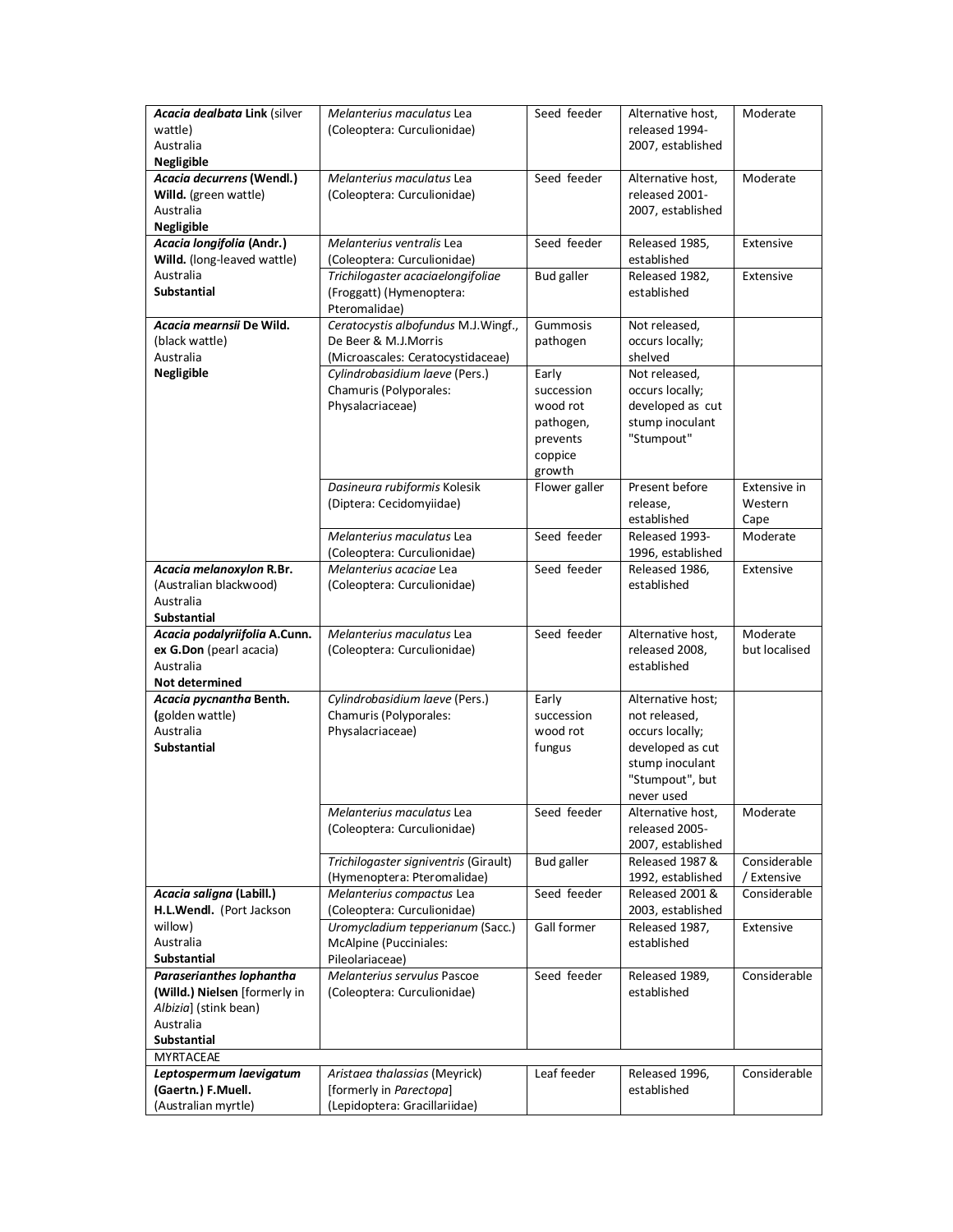| release<br>PONTEDERIACEAE<br>Not released,<br><b>Eichhornia crassipes</b><br>Acremonium zonatum (Sawada)<br>Leaf pathogen<br>(C.Mart.) Solms (water<br>W.Gams (anamorphic fungus;<br>occurs locally<br>hyacinth)<br>Hypocreales)<br>South America<br>Alternaria eichhorniae Nag-Raj &<br>Leaf pathogen<br>Not released,<br><b>Substantial</b><br>Ponnappa (anamorphic fungus;<br>occurs locally;<br>Pleosporales: Pleosporaceae)<br>shelved<br>Leaf pathogen<br>Cercospora piaropi Tharp.<br>Not released,<br>(anamorphic fungus;<br>occurs locally<br>Mycosphaerellales:<br>Mycosphaerellaceae)<br>Cercospora rodmanii Conway<br>Leaf pathogen<br>Considerable<br>Released 1992,<br>established<br>(anamorphic fungus;<br>Mycosphaerellales:<br>Mycosphaerellaceae)<br>Leaf feeder<br>Cornops aquaticum (Brüner)<br>Released 2011,<br>establishment<br>(Orthoptera: Acrididae:<br>Leptysminae)<br>unconfirmed<br>Eccritotarsus catarinensis<br>Released 1996,<br>Considerable<br>Leaf sucker<br>(Carvalho) (Hemiptera: Miridae)<br>established<br>Released 2013,<br>Unknown<br>Megamelus scutellaris Berg<br>Leaf-sucker<br>established<br>(Hemiptera: Delphacidae)<br>Neochetina bruchi Hustache<br>Considerable<br>Stem borer<br>Released 1990 &<br>(Coleoptera: Curculionidae)<br>1996, established<br>Neochetina eichhorniae Warner<br>Considerable<br>Stem borer<br>Released 1974-<br>(Coleoptera: Curculionidae)<br>1985, established<br>Niphograpta albiguttalis Warren<br>Considerable<br>Petiole borer<br>Released 1990,<br>(Lepidoptera: Crambidae)<br>established<br>Orthogalumna terebrantis<br>Released 1989,<br>Considerable<br>Leaf miner<br>Wallwork (Acari: Sarcoptiformes:<br>established<br>Galumnidae)<br>PROTEACEAE<br>Aphanasium australe (Boisduval)<br>Hakea gibbosa (Sm.) Cav.<br>Stem borer<br>Alternative host,<br>Unknown<br>(rock hakea)<br>(Coleoptera: Cerambycidae)<br>released 2001,<br>Australia<br>established<br>Erytenna consputa Pascoe<br>Green-seed<br>Trivial<br>Negligible<br>Alternative host,<br>(Coleoptera: Curculionidae)<br>feeder<br>released 1975,<br>established<br>Aphanasium australe (Boisduval)<br>Stem borer<br>Hakea sericea Schrad. &<br>Released 2001,<br>Unknown<br>J.C.Wendl. (silky hakea)<br>(Coleoptera: Cerambycidae)<br>established<br>Australia<br>Carposina autologa Meyrick<br>Seed feeder<br>Considerable<br>Released 1970 &<br><b>Substantial</b><br>(Lepidoptera: Carposinidae)<br>1982, established<br>Colletotrichum acutatum J.H.<br>Stem<br>Not released,<br>Simmonds f.sp. hakeae Lubbe,<br>gummosis<br>occurs locally;<br>developed as<br>Denman, P.F. Cannon, J.Z.<br>disease<br>Groenew., Lampr. & Crous (Order<br>mycoherbicide<br>"Hakatak"<br>Incertae sedis: Glomerellaceae)<br>Cydmaea binotata Lea (Coleoptera:<br>Leaf & shoot<br>Released 1979,<br>Trivial<br>Curculionidae)<br>borer<br>established<br>Dicomada rufa Blackburn<br>Released 2006,<br>Flowerbud<br>Unknown<br>(Coleoptera: Curculionidae)<br>feeder<br>established<br>Erytenna consputa Pascoe<br>Released 1970 &<br>Green-seed<br>Extensive<br>(Coleoptera: Curculionidae)<br>feeder<br>1974, established<br>SALVINIACEAE<br>Cyrtobagous salviniae Calder &<br>Salvinia molesta D.S.Mitch.<br>Stem borer<br>Released 1985,<br>Extensive<br>Sands (Coleoptera: Curculionidae)<br>established<br>(water fern)<br>South America | Australia<br><b>Negligible</b> | Dasineura strobila Dorchin<br>(Diptera: Cecidomyiidae) | <b>Bud galler</b> | Released 1994,<br>established,<br>present before | Considerable |
|---------------------------------------------------------------------------------------------------------------------------------------------------------------------------------------------------------------------------------------------------------------------------------------------------------------------------------------------------------------------------------------------------------------------------------------------------------------------------------------------------------------------------------------------------------------------------------------------------------------------------------------------------------------------------------------------------------------------------------------------------------------------------------------------------------------------------------------------------------------------------------------------------------------------------------------------------------------------------------------------------------------------------------------------------------------------------------------------------------------------------------------------------------------------------------------------------------------------------------------------------------------------------------------------------------------------------------------------------------------------------------------------------------------------------------------------------------------------------------------------------------------------------------------------------------------------------------------------------------------------------------------------------------------------------------------------------------------------------------------------------------------------------------------------------------------------------------------------------------------------------------------------------------------------------------------------------------------------------------------------------------------------------------------------------------------------------------------------------------------------------------------------------------------------------------------------------------------------------------------------------------------------------------------------------------------------------------------------------------------------------------------------------------------------------------------------------------------------------------------------------------------------------------------------------------------------------------------------------------------------------------------------------------------------------------------------------------------------------------------------------------------------------------------------------------------------------------------------------------------------------------------------------------------------------------------------------------------------------------------------------------------------------------------------------------------------------------------------------------------------------------------------------------------------------------------------------------------------------------------------------------------------------------------------------------------------------------------------------------------------------------------|--------------------------------|--------------------------------------------------------|-------------------|--------------------------------------------------|--------------|
|                                                                                                                                                                                                                                                                                                                                                                                                                                                                                                                                                                                                                                                                                                                                                                                                                                                                                                                                                                                                                                                                                                                                                                                                                                                                                                                                                                                                                                                                                                                                                                                                                                                                                                                                                                                                                                                                                                                                                                                                                                                                                                                                                                                                                                                                                                                                                                                                                                                                                                                                                                                                                                                                                                                                                                                                                                                                                                                                                                                                                                                                                                                                                                                                                                                                                                                                                                                       |                                |                                                        |                   |                                                  |              |
|                                                                                                                                                                                                                                                                                                                                                                                                                                                                                                                                                                                                                                                                                                                                                                                                                                                                                                                                                                                                                                                                                                                                                                                                                                                                                                                                                                                                                                                                                                                                                                                                                                                                                                                                                                                                                                                                                                                                                                                                                                                                                                                                                                                                                                                                                                                                                                                                                                                                                                                                                                                                                                                                                                                                                                                                                                                                                                                                                                                                                                                                                                                                                                                                                                                                                                                                                                                       |                                |                                                        |                   |                                                  |              |
|                                                                                                                                                                                                                                                                                                                                                                                                                                                                                                                                                                                                                                                                                                                                                                                                                                                                                                                                                                                                                                                                                                                                                                                                                                                                                                                                                                                                                                                                                                                                                                                                                                                                                                                                                                                                                                                                                                                                                                                                                                                                                                                                                                                                                                                                                                                                                                                                                                                                                                                                                                                                                                                                                                                                                                                                                                                                                                                                                                                                                                                                                                                                                                                                                                                                                                                                                                                       |                                |                                                        |                   |                                                  |              |
|                                                                                                                                                                                                                                                                                                                                                                                                                                                                                                                                                                                                                                                                                                                                                                                                                                                                                                                                                                                                                                                                                                                                                                                                                                                                                                                                                                                                                                                                                                                                                                                                                                                                                                                                                                                                                                                                                                                                                                                                                                                                                                                                                                                                                                                                                                                                                                                                                                                                                                                                                                                                                                                                                                                                                                                                                                                                                                                                                                                                                                                                                                                                                                                                                                                                                                                                                                                       |                                |                                                        |                   |                                                  |              |
|                                                                                                                                                                                                                                                                                                                                                                                                                                                                                                                                                                                                                                                                                                                                                                                                                                                                                                                                                                                                                                                                                                                                                                                                                                                                                                                                                                                                                                                                                                                                                                                                                                                                                                                                                                                                                                                                                                                                                                                                                                                                                                                                                                                                                                                                                                                                                                                                                                                                                                                                                                                                                                                                                                                                                                                                                                                                                                                                                                                                                                                                                                                                                                                                                                                                                                                                                                                       |                                |                                                        |                   |                                                  |              |
|                                                                                                                                                                                                                                                                                                                                                                                                                                                                                                                                                                                                                                                                                                                                                                                                                                                                                                                                                                                                                                                                                                                                                                                                                                                                                                                                                                                                                                                                                                                                                                                                                                                                                                                                                                                                                                                                                                                                                                                                                                                                                                                                                                                                                                                                                                                                                                                                                                                                                                                                                                                                                                                                                                                                                                                                                                                                                                                                                                                                                                                                                                                                                                                                                                                                                                                                                                                       |                                |                                                        |                   |                                                  |              |
|                                                                                                                                                                                                                                                                                                                                                                                                                                                                                                                                                                                                                                                                                                                                                                                                                                                                                                                                                                                                                                                                                                                                                                                                                                                                                                                                                                                                                                                                                                                                                                                                                                                                                                                                                                                                                                                                                                                                                                                                                                                                                                                                                                                                                                                                                                                                                                                                                                                                                                                                                                                                                                                                                                                                                                                                                                                                                                                                                                                                                                                                                                                                                                                                                                                                                                                                                                                       |                                |                                                        |                   |                                                  |              |
|                                                                                                                                                                                                                                                                                                                                                                                                                                                                                                                                                                                                                                                                                                                                                                                                                                                                                                                                                                                                                                                                                                                                                                                                                                                                                                                                                                                                                                                                                                                                                                                                                                                                                                                                                                                                                                                                                                                                                                                                                                                                                                                                                                                                                                                                                                                                                                                                                                                                                                                                                                                                                                                                                                                                                                                                                                                                                                                                                                                                                                                                                                                                                                                                                                                                                                                                                                                       |                                |                                                        |                   |                                                  |              |
|                                                                                                                                                                                                                                                                                                                                                                                                                                                                                                                                                                                                                                                                                                                                                                                                                                                                                                                                                                                                                                                                                                                                                                                                                                                                                                                                                                                                                                                                                                                                                                                                                                                                                                                                                                                                                                                                                                                                                                                                                                                                                                                                                                                                                                                                                                                                                                                                                                                                                                                                                                                                                                                                                                                                                                                                                                                                                                                                                                                                                                                                                                                                                                                                                                                                                                                                                                                       |                                |                                                        |                   |                                                  |              |
|                                                                                                                                                                                                                                                                                                                                                                                                                                                                                                                                                                                                                                                                                                                                                                                                                                                                                                                                                                                                                                                                                                                                                                                                                                                                                                                                                                                                                                                                                                                                                                                                                                                                                                                                                                                                                                                                                                                                                                                                                                                                                                                                                                                                                                                                                                                                                                                                                                                                                                                                                                                                                                                                                                                                                                                                                                                                                                                                                                                                                                                                                                                                                                                                                                                                                                                                                                                       |                                |                                                        |                   |                                                  |              |
|                                                                                                                                                                                                                                                                                                                                                                                                                                                                                                                                                                                                                                                                                                                                                                                                                                                                                                                                                                                                                                                                                                                                                                                                                                                                                                                                                                                                                                                                                                                                                                                                                                                                                                                                                                                                                                                                                                                                                                                                                                                                                                                                                                                                                                                                                                                                                                                                                                                                                                                                                                                                                                                                                                                                                                                                                                                                                                                                                                                                                                                                                                                                                                                                                                                                                                                                                                                       |                                |                                                        |                   |                                                  |              |
|                                                                                                                                                                                                                                                                                                                                                                                                                                                                                                                                                                                                                                                                                                                                                                                                                                                                                                                                                                                                                                                                                                                                                                                                                                                                                                                                                                                                                                                                                                                                                                                                                                                                                                                                                                                                                                                                                                                                                                                                                                                                                                                                                                                                                                                                                                                                                                                                                                                                                                                                                                                                                                                                                                                                                                                                                                                                                                                                                                                                                                                                                                                                                                                                                                                                                                                                                                                       |                                |                                                        |                   |                                                  |              |
|                                                                                                                                                                                                                                                                                                                                                                                                                                                                                                                                                                                                                                                                                                                                                                                                                                                                                                                                                                                                                                                                                                                                                                                                                                                                                                                                                                                                                                                                                                                                                                                                                                                                                                                                                                                                                                                                                                                                                                                                                                                                                                                                                                                                                                                                                                                                                                                                                                                                                                                                                                                                                                                                                                                                                                                                                                                                                                                                                                                                                                                                                                                                                                                                                                                                                                                                                                                       |                                |                                                        |                   |                                                  |              |
|                                                                                                                                                                                                                                                                                                                                                                                                                                                                                                                                                                                                                                                                                                                                                                                                                                                                                                                                                                                                                                                                                                                                                                                                                                                                                                                                                                                                                                                                                                                                                                                                                                                                                                                                                                                                                                                                                                                                                                                                                                                                                                                                                                                                                                                                                                                                                                                                                                                                                                                                                                                                                                                                                                                                                                                                                                                                                                                                                                                                                                                                                                                                                                                                                                                                                                                                                                                       |                                |                                                        |                   |                                                  |              |
|                                                                                                                                                                                                                                                                                                                                                                                                                                                                                                                                                                                                                                                                                                                                                                                                                                                                                                                                                                                                                                                                                                                                                                                                                                                                                                                                                                                                                                                                                                                                                                                                                                                                                                                                                                                                                                                                                                                                                                                                                                                                                                                                                                                                                                                                                                                                                                                                                                                                                                                                                                                                                                                                                                                                                                                                                                                                                                                                                                                                                                                                                                                                                                                                                                                                                                                                                                                       |                                |                                                        |                   |                                                  |              |
|                                                                                                                                                                                                                                                                                                                                                                                                                                                                                                                                                                                                                                                                                                                                                                                                                                                                                                                                                                                                                                                                                                                                                                                                                                                                                                                                                                                                                                                                                                                                                                                                                                                                                                                                                                                                                                                                                                                                                                                                                                                                                                                                                                                                                                                                                                                                                                                                                                                                                                                                                                                                                                                                                                                                                                                                                                                                                                                                                                                                                                                                                                                                                                                                                                                                                                                                                                                       |                                |                                                        |                   |                                                  |              |
|                                                                                                                                                                                                                                                                                                                                                                                                                                                                                                                                                                                                                                                                                                                                                                                                                                                                                                                                                                                                                                                                                                                                                                                                                                                                                                                                                                                                                                                                                                                                                                                                                                                                                                                                                                                                                                                                                                                                                                                                                                                                                                                                                                                                                                                                                                                                                                                                                                                                                                                                                                                                                                                                                                                                                                                                                                                                                                                                                                                                                                                                                                                                                                                                                                                                                                                                                                                       |                                |                                                        |                   |                                                  |              |
|                                                                                                                                                                                                                                                                                                                                                                                                                                                                                                                                                                                                                                                                                                                                                                                                                                                                                                                                                                                                                                                                                                                                                                                                                                                                                                                                                                                                                                                                                                                                                                                                                                                                                                                                                                                                                                                                                                                                                                                                                                                                                                                                                                                                                                                                                                                                                                                                                                                                                                                                                                                                                                                                                                                                                                                                                                                                                                                                                                                                                                                                                                                                                                                                                                                                                                                                                                                       |                                |                                                        |                   |                                                  |              |
|                                                                                                                                                                                                                                                                                                                                                                                                                                                                                                                                                                                                                                                                                                                                                                                                                                                                                                                                                                                                                                                                                                                                                                                                                                                                                                                                                                                                                                                                                                                                                                                                                                                                                                                                                                                                                                                                                                                                                                                                                                                                                                                                                                                                                                                                                                                                                                                                                                                                                                                                                                                                                                                                                                                                                                                                                                                                                                                                                                                                                                                                                                                                                                                                                                                                                                                                                                                       |                                |                                                        |                   |                                                  |              |
|                                                                                                                                                                                                                                                                                                                                                                                                                                                                                                                                                                                                                                                                                                                                                                                                                                                                                                                                                                                                                                                                                                                                                                                                                                                                                                                                                                                                                                                                                                                                                                                                                                                                                                                                                                                                                                                                                                                                                                                                                                                                                                                                                                                                                                                                                                                                                                                                                                                                                                                                                                                                                                                                                                                                                                                                                                                                                                                                                                                                                                                                                                                                                                                                                                                                                                                                                                                       |                                |                                                        |                   |                                                  |              |
|                                                                                                                                                                                                                                                                                                                                                                                                                                                                                                                                                                                                                                                                                                                                                                                                                                                                                                                                                                                                                                                                                                                                                                                                                                                                                                                                                                                                                                                                                                                                                                                                                                                                                                                                                                                                                                                                                                                                                                                                                                                                                                                                                                                                                                                                                                                                                                                                                                                                                                                                                                                                                                                                                                                                                                                                                                                                                                                                                                                                                                                                                                                                                                                                                                                                                                                                                                                       |                                |                                                        |                   |                                                  |              |
|                                                                                                                                                                                                                                                                                                                                                                                                                                                                                                                                                                                                                                                                                                                                                                                                                                                                                                                                                                                                                                                                                                                                                                                                                                                                                                                                                                                                                                                                                                                                                                                                                                                                                                                                                                                                                                                                                                                                                                                                                                                                                                                                                                                                                                                                                                                                                                                                                                                                                                                                                                                                                                                                                                                                                                                                                                                                                                                                                                                                                                                                                                                                                                                                                                                                                                                                                                                       |                                |                                                        |                   |                                                  |              |
|                                                                                                                                                                                                                                                                                                                                                                                                                                                                                                                                                                                                                                                                                                                                                                                                                                                                                                                                                                                                                                                                                                                                                                                                                                                                                                                                                                                                                                                                                                                                                                                                                                                                                                                                                                                                                                                                                                                                                                                                                                                                                                                                                                                                                                                                                                                                                                                                                                                                                                                                                                                                                                                                                                                                                                                                                                                                                                                                                                                                                                                                                                                                                                                                                                                                                                                                                                                       |                                |                                                        |                   |                                                  |              |
|                                                                                                                                                                                                                                                                                                                                                                                                                                                                                                                                                                                                                                                                                                                                                                                                                                                                                                                                                                                                                                                                                                                                                                                                                                                                                                                                                                                                                                                                                                                                                                                                                                                                                                                                                                                                                                                                                                                                                                                                                                                                                                                                                                                                                                                                                                                                                                                                                                                                                                                                                                                                                                                                                                                                                                                                                                                                                                                                                                                                                                                                                                                                                                                                                                                                                                                                                                                       |                                |                                                        |                   |                                                  |              |
|                                                                                                                                                                                                                                                                                                                                                                                                                                                                                                                                                                                                                                                                                                                                                                                                                                                                                                                                                                                                                                                                                                                                                                                                                                                                                                                                                                                                                                                                                                                                                                                                                                                                                                                                                                                                                                                                                                                                                                                                                                                                                                                                                                                                                                                                                                                                                                                                                                                                                                                                                                                                                                                                                                                                                                                                                                                                                                                                                                                                                                                                                                                                                                                                                                                                                                                                                                                       |                                |                                                        |                   |                                                  |              |
|                                                                                                                                                                                                                                                                                                                                                                                                                                                                                                                                                                                                                                                                                                                                                                                                                                                                                                                                                                                                                                                                                                                                                                                                                                                                                                                                                                                                                                                                                                                                                                                                                                                                                                                                                                                                                                                                                                                                                                                                                                                                                                                                                                                                                                                                                                                                                                                                                                                                                                                                                                                                                                                                                                                                                                                                                                                                                                                                                                                                                                                                                                                                                                                                                                                                                                                                                                                       |                                |                                                        |                   |                                                  |              |
|                                                                                                                                                                                                                                                                                                                                                                                                                                                                                                                                                                                                                                                                                                                                                                                                                                                                                                                                                                                                                                                                                                                                                                                                                                                                                                                                                                                                                                                                                                                                                                                                                                                                                                                                                                                                                                                                                                                                                                                                                                                                                                                                                                                                                                                                                                                                                                                                                                                                                                                                                                                                                                                                                                                                                                                                                                                                                                                                                                                                                                                                                                                                                                                                                                                                                                                                                                                       |                                |                                                        |                   |                                                  |              |
|                                                                                                                                                                                                                                                                                                                                                                                                                                                                                                                                                                                                                                                                                                                                                                                                                                                                                                                                                                                                                                                                                                                                                                                                                                                                                                                                                                                                                                                                                                                                                                                                                                                                                                                                                                                                                                                                                                                                                                                                                                                                                                                                                                                                                                                                                                                                                                                                                                                                                                                                                                                                                                                                                                                                                                                                                                                                                                                                                                                                                                                                                                                                                                                                                                                                                                                                                                                       |                                |                                                        |                   |                                                  |              |
|                                                                                                                                                                                                                                                                                                                                                                                                                                                                                                                                                                                                                                                                                                                                                                                                                                                                                                                                                                                                                                                                                                                                                                                                                                                                                                                                                                                                                                                                                                                                                                                                                                                                                                                                                                                                                                                                                                                                                                                                                                                                                                                                                                                                                                                                                                                                                                                                                                                                                                                                                                                                                                                                                                                                                                                                                                                                                                                                                                                                                                                                                                                                                                                                                                                                                                                                                                                       |                                |                                                        |                   |                                                  |              |
|                                                                                                                                                                                                                                                                                                                                                                                                                                                                                                                                                                                                                                                                                                                                                                                                                                                                                                                                                                                                                                                                                                                                                                                                                                                                                                                                                                                                                                                                                                                                                                                                                                                                                                                                                                                                                                                                                                                                                                                                                                                                                                                                                                                                                                                                                                                                                                                                                                                                                                                                                                                                                                                                                                                                                                                                                                                                                                                                                                                                                                                                                                                                                                                                                                                                                                                                                                                       |                                |                                                        |                   |                                                  |              |
|                                                                                                                                                                                                                                                                                                                                                                                                                                                                                                                                                                                                                                                                                                                                                                                                                                                                                                                                                                                                                                                                                                                                                                                                                                                                                                                                                                                                                                                                                                                                                                                                                                                                                                                                                                                                                                                                                                                                                                                                                                                                                                                                                                                                                                                                                                                                                                                                                                                                                                                                                                                                                                                                                                                                                                                                                                                                                                                                                                                                                                                                                                                                                                                                                                                                                                                                                                                       |                                |                                                        |                   |                                                  |              |
|                                                                                                                                                                                                                                                                                                                                                                                                                                                                                                                                                                                                                                                                                                                                                                                                                                                                                                                                                                                                                                                                                                                                                                                                                                                                                                                                                                                                                                                                                                                                                                                                                                                                                                                                                                                                                                                                                                                                                                                                                                                                                                                                                                                                                                                                                                                                                                                                                                                                                                                                                                                                                                                                                                                                                                                                                                                                                                                                                                                                                                                                                                                                                                                                                                                                                                                                                                                       |                                |                                                        |                   |                                                  |              |
|                                                                                                                                                                                                                                                                                                                                                                                                                                                                                                                                                                                                                                                                                                                                                                                                                                                                                                                                                                                                                                                                                                                                                                                                                                                                                                                                                                                                                                                                                                                                                                                                                                                                                                                                                                                                                                                                                                                                                                                                                                                                                                                                                                                                                                                                                                                                                                                                                                                                                                                                                                                                                                                                                                                                                                                                                                                                                                                                                                                                                                                                                                                                                                                                                                                                                                                                                                                       |                                |                                                        |                   |                                                  |              |
|                                                                                                                                                                                                                                                                                                                                                                                                                                                                                                                                                                                                                                                                                                                                                                                                                                                                                                                                                                                                                                                                                                                                                                                                                                                                                                                                                                                                                                                                                                                                                                                                                                                                                                                                                                                                                                                                                                                                                                                                                                                                                                                                                                                                                                                                                                                                                                                                                                                                                                                                                                                                                                                                                                                                                                                                                                                                                                                                                                                                                                                                                                                                                                                                                                                                                                                                                                                       |                                |                                                        |                   |                                                  |              |
|                                                                                                                                                                                                                                                                                                                                                                                                                                                                                                                                                                                                                                                                                                                                                                                                                                                                                                                                                                                                                                                                                                                                                                                                                                                                                                                                                                                                                                                                                                                                                                                                                                                                                                                                                                                                                                                                                                                                                                                                                                                                                                                                                                                                                                                                                                                                                                                                                                                                                                                                                                                                                                                                                                                                                                                                                                                                                                                                                                                                                                                                                                                                                                                                                                                                                                                                                                                       |                                |                                                        |                   |                                                  |              |
|                                                                                                                                                                                                                                                                                                                                                                                                                                                                                                                                                                                                                                                                                                                                                                                                                                                                                                                                                                                                                                                                                                                                                                                                                                                                                                                                                                                                                                                                                                                                                                                                                                                                                                                                                                                                                                                                                                                                                                                                                                                                                                                                                                                                                                                                                                                                                                                                                                                                                                                                                                                                                                                                                                                                                                                                                                                                                                                                                                                                                                                                                                                                                                                                                                                                                                                                                                                       |                                |                                                        |                   |                                                  |              |
|                                                                                                                                                                                                                                                                                                                                                                                                                                                                                                                                                                                                                                                                                                                                                                                                                                                                                                                                                                                                                                                                                                                                                                                                                                                                                                                                                                                                                                                                                                                                                                                                                                                                                                                                                                                                                                                                                                                                                                                                                                                                                                                                                                                                                                                                                                                                                                                                                                                                                                                                                                                                                                                                                                                                                                                                                                                                                                                                                                                                                                                                                                                                                                                                                                                                                                                                                                                       |                                |                                                        |                   |                                                  |              |
|                                                                                                                                                                                                                                                                                                                                                                                                                                                                                                                                                                                                                                                                                                                                                                                                                                                                                                                                                                                                                                                                                                                                                                                                                                                                                                                                                                                                                                                                                                                                                                                                                                                                                                                                                                                                                                                                                                                                                                                                                                                                                                                                                                                                                                                                                                                                                                                                                                                                                                                                                                                                                                                                                                                                                                                                                                                                                                                                                                                                                                                                                                                                                                                                                                                                                                                                                                                       |                                |                                                        |                   |                                                  |              |
|                                                                                                                                                                                                                                                                                                                                                                                                                                                                                                                                                                                                                                                                                                                                                                                                                                                                                                                                                                                                                                                                                                                                                                                                                                                                                                                                                                                                                                                                                                                                                                                                                                                                                                                                                                                                                                                                                                                                                                                                                                                                                                                                                                                                                                                                                                                                                                                                                                                                                                                                                                                                                                                                                                                                                                                                                                                                                                                                                                                                                                                                                                                                                                                                                                                                                                                                                                                       |                                |                                                        |                   |                                                  |              |
|                                                                                                                                                                                                                                                                                                                                                                                                                                                                                                                                                                                                                                                                                                                                                                                                                                                                                                                                                                                                                                                                                                                                                                                                                                                                                                                                                                                                                                                                                                                                                                                                                                                                                                                                                                                                                                                                                                                                                                                                                                                                                                                                                                                                                                                                                                                                                                                                                                                                                                                                                                                                                                                                                                                                                                                                                                                                                                                                                                                                                                                                                                                                                                                                                                                                                                                                                                                       |                                |                                                        |                   |                                                  |              |
|                                                                                                                                                                                                                                                                                                                                                                                                                                                                                                                                                                                                                                                                                                                                                                                                                                                                                                                                                                                                                                                                                                                                                                                                                                                                                                                                                                                                                                                                                                                                                                                                                                                                                                                                                                                                                                                                                                                                                                                                                                                                                                                                                                                                                                                                                                                                                                                                                                                                                                                                                                                                                                                                                                                                                                                                                                                                                                                                                                                                                                                                                                                                                                                                                                                                                                                                                                                       |                                |                                                        |                   |                                                  |              |
|                                                                                                                                                                                                                                                                                                                                                                                                                                                                                                                                                                                                                                                                                                                                                                                                                                                                                                                                                                                                                                                                                                                                                                                                                                                                                                                                                                                                                                                                                                                                                                                                                                                                                                                                                                                                                                                                                                                                                                                                                                                                                                                                                                                                                                                                                                                                                                                                                                                                                                                                                                                                                                                                                                                                                                                                                                                                                                                                                                                                                                                                                                                                                                                                                                                                                                                                                                                       |                                |                                                        |                   |                                                  |              |
|                                                                                                                                                                                                                                                                                                                                                                                                                                                                                                                                                                                                                                                                                                                                                                                                                                                                                                                                                                                                                                                                                                                                                                                                                                                                                                                                                                                                                                                                                                                                                                                                                                                                                                                                                                                                                                                                                                                                                                                                                                                                                                                                                                                                                                                                                                                                                                                                                                                                                                                                                                                                                                                                                                                                                                                                                                                                                                                                                                                                                                                                                                                                                                                                                                                                                                                                                                                       |                                |                                                        |                   |                                                  |              |
|                                                                                                                                                                                                                                                                                                                                                                                                                                                                                                                                                                                                                                                                                                                                                                                                                                                                                                                                                                                                                                                                                                                                                                                                                                                                                                                                                                                                                                                                                                                                                                                                                                                                                                                                                                                                                                                                                                                                                                                                                                                                                                                                                                                                                                                                                                                                                                                                                                                                                                                                                                                                                                                                                                                                                                                                                                                                                                                                                                                                                                                                                                                                                                                                                                                                                                                                                                                       |                                |                                                        |                   |                                                  |              |
|                                                                                                                                                                                                                                                                                                                                                                                                                                                                                                                                                                                                                                                                                                                                                                                                                                                                                                                                                                                                                                                                                                                                                                                                                                                                                                                                                                                                                                                                                                                                                                                                                                                                                                                                                                                                                                                                                                                                                                                                                                                                                                                                                                                                                                                                                                                                                                                                                                                                                                                                                                                                                                                                                                                                                                                                                                                                                                                                                                                                                                                                                                                                                                                                                                                                                                                                                                                       |                                |                                                        |                   |                                                  |              |
|                                                                                                                                                                                                                                                                                                                                                                                                                                                                                                                                                                                                                                                                                                                                                                                                                                                                                                                                                                                                                                                                                                                                                                                                                                                                                                                                                                                                                                                                                                                                                                                                                                                                                                                                                                                                                                                                                                                                                                                                                                                                                                                                                                                                                                                                                                                                                                                                                                                                                                                                                                                                                                                                                                                                                                                                                                                                                                                                                                                                                                                                                                                                                                                                                                                                                                                                                                                       |                                |                                                        |                   |                                                  |              |
|                                                                                                                                                                                                                                                                                                                                                                                                                                                                                                                                                                                                                                                                                                                                                                                                                                                                                                                                                                                                                                                                                                                                                                                                                                                                                                                                                                                                                                                                                                                                                                                                                                                                                                                                                                                                                                                                                                                                                                                                                                                                                                                                                                                                                                                                                                                                                                                                                                                                                                                                                                                                                                                                                                                                                                                                                                                                                                                                                                                                                                                                                                                                                                                                                                                                                                                                                                                       |                                |                                                        |                   |                                                  |              |
|                                                                                                                                                                                                                                                                                                                                                                                                                                                                                                                                                                                                                                                                                                                                                                                                                                                                                                                                                                                                                                                                                                                                                                                                                                                                                                                                                                                                                                                                                                                                                                                                                                                                                                                                                                                                                                                                                                                                                                                                                                                                                                                                                                                                                                                                                                                                                                                                                                                                                                                                                                                                                                                                                                                                                                                                                                                                                                                                                                                                                                                                                                                                                                                                                                                                                                                                                                                       |                                |                                                        |                   |                                                  |              |
|                                                                                                                                                                                                                                                                                                                                                                                                                                                                                                                                                                                                                                                                                                                                                                                                                                                                                                                                                                                                                                                                                                                                                                                                                                                                                                                                                                                                                                                                                                                                                                                                                                                                                                                                                                                                                                                                                                                                                                                                                                                                                                                                                                                                                                                                                                                                                                                                                                                                                                                                                                                                                                                                                                                                                                                                                                                                                                                                                                                                                                                                                                                                                                                                                                                                                                                                                                                       |                                |                                                        |                   |                                                  |              |
|                                                                                                                                                                                                                                                                                                                                                                                                                                                                                                                                                                                                                                                                                                                                                                                                                                                                                                                                                                                                                                                                                                                                                                                                                                                                                                                                                                                                                                                                                                                                                                                                                                                                                                                                                                                                                                                                                                                                                                                                                                                                                                                                                                                                                                                                                                                                                                                                                                                                                                                                                                                                                                                                                                                                                                                                                                                                                                                                                                                                                                                                                                                                                                                                                                                                                                                                                                                       |                                |                                                        |                   |                                                  |              |
|                                                                                                                                                                                                                                                                                                                                                                                                                                                                                                                                                                                                                                                                                                                                                                                                                                                                                                                                                                                                                                                                                                                                                                                                                                                                                                                                                                                                                                                                                                                                                                                                                                                                                                                                                                                                                                                                                                                                                                                                                                                                                                                                                                                                                                                                                                                                                                                                                                                                                                                                                                                                                                                                                                                                                                                                                                                                                                                                                                                                                                                                                                                                                                                                                                                                                                                                                                                       |                                |                                                        |                   |                                                  |              |
|                                                                                                                                                                                                                                                                                                                                                                                                                                                                                                                                                                                                                                                                                                                                                                                                                                                                                                                                                                                                                                                                                                                                                                                                                                                                                                                                                                                                                                                                                                                                                                                                                                                                                                                                                                                                                                                                                                                                                                                                                                                                                                                                                                                                                                                                                                                                                                                                                                                                                                                                                                                                                                                                                                                                                                                                                                                                                                                                                                                                                                                                                                                                                                                                                                                                                                                                                                                       |                                |                                                        |                   |                                                  |              |
|                                                                                                                                                                                                                                                                                                                                                                                                                                                                                                                                                                                                                                                                                                                                                                                                                                                                                                                                                                                                                                                                                                                                                                                                                                                                                                                                                                                                                                                                                                                                                                                                                                                                                                                                                                                                                                                                                                                                                                                                                                                                                                                                                                                                                                                                                                                                                                                                                                                                                                                                                                                                                                                                                                                                                                                                                                                                                                                                                                                                                                                                                                                                                                                                                                                                                                                                                                                       | Complete                       |                                                        |                   |                                                  |              |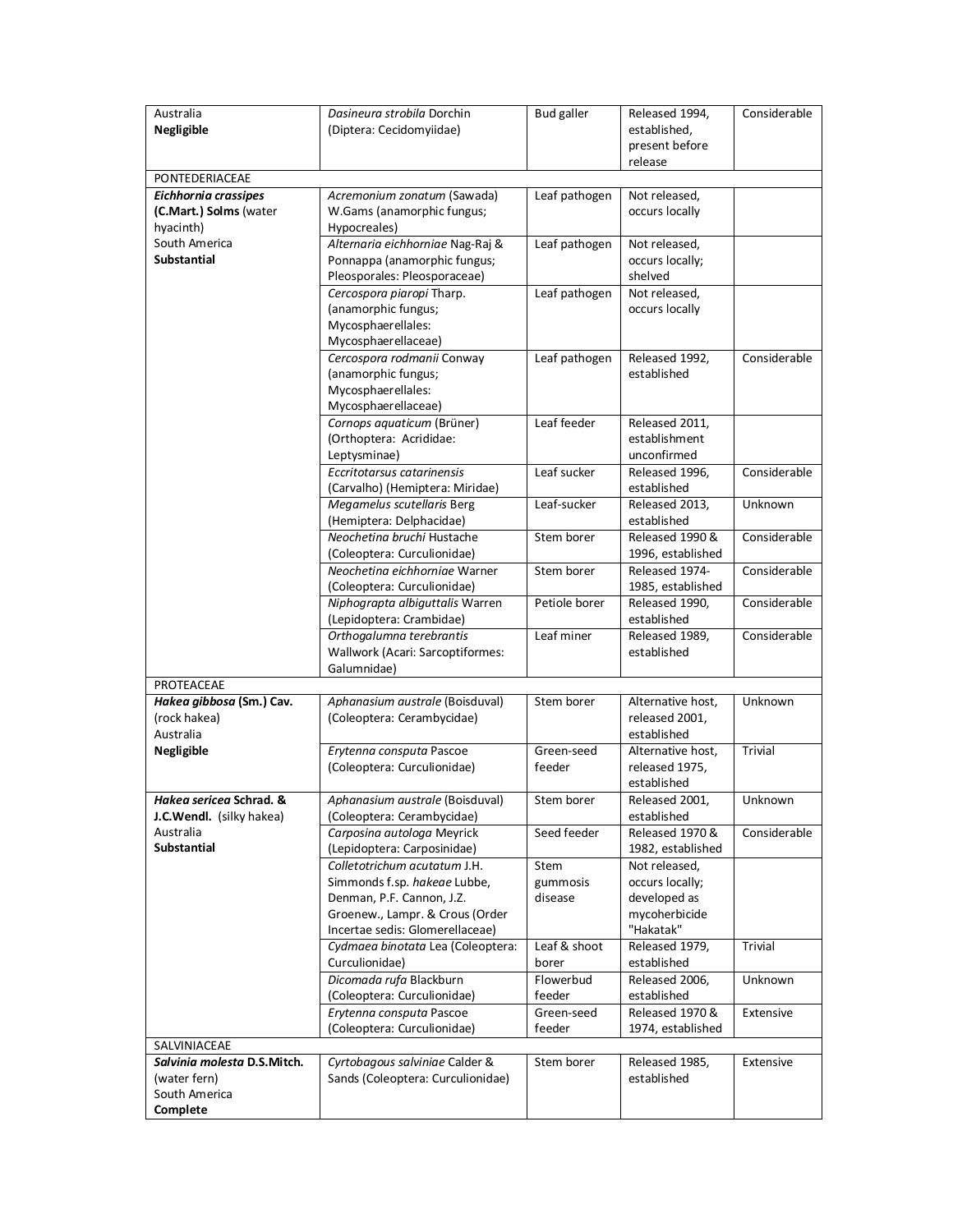| SAPINDACEAE                                                                                                                         |                                                                                     |                                  |                                                |                                     |
|-------------------------------------------------------------------------------------------------------------------------------------|-------------------------------------------------------------------------------------|----------------------------------|------------------------------------------------|-------------------------------------|
| Cardiospermum<br>grandiflorum Sw. (balloon<br>vine)                                                                                 | Cissoanthonomus tuberculipennis<br>Hustache (Coleoptera:<br>Curculionidae)          | Seed feeder                      | Released 2013,<br>established                  | Unknown                             |
| South America<br>Not determined                                                                                                     |                                                                                     |                                  |                                                |                                     |
| SOLANACEAE                                                                                                                          |                                                                                     |                                  |                                                |                                     |
| Solanum elaeagnifolium<br>Cav. (silverleaf nightshade/<br>satansbos)                                                                | Frumenta nephelomicta (Meyrick)<br>(Lepidoptera: Gelechiidae)                       | Fruit galler                     | Released 1979 &<br>1985, not<br>established    |                                     |
| North, Central & South<br>America                                                                                                   | Frumenta sp. (Lepidoptera:<br>Gelechiidae)                                          | Stem & fruit<br>galler           | Released 1989,<br>not established              |                                     |
| <b>Substantial</b>                                                                                                                  | Leptinotarsa defecta (Stål)<br>(Coleoptera: Chrysomelidae:<br>Chrysomelinae)        | Leaf feeder                      | Released 1992,<br>established                  | Moderate                            |
|                                                                                                                                     | Leptinotarsa texana (Schaeffer)<br>(Coleoptera: Chrysomelidae:<br>Chrysomelinae)    | Leaf feeder                      | Released 1992,<br>established                  | Extensive                           |
| Solanum mauritianum Scop.<br>(bugweed)                                                                                              | Anthonomus santacruzi Hustache<br>(Coleoptera: Curculionidae)                       | Flowerbud<br>feeder              | Released 2008,<br>established                  | Moderate                            |
| South America<br>Negligible                                                                                                         | Gargaphia decoris Drake<br>(Hemiptera: Tingidae)                                    | Leaf sucker                      | Released 1999,<br>established                  | <b>Trivial</b>                      |
| Solanum sysimbriifolium<br>Lam. (wild tomato/ dense-<br>thorned bitter apple)<br>South America<br><b>Substantial</b><br>VERBENACEAE | Gratiana spadicea (Klug)<br>(Coleoptera: Chrysomelidae:<br>Cassidinae)              | Leaf feeder                      | Released 1994,<br>established                  | Extensive                           |
| Lantana camara L. (lantana)<br><b>Central &amp; South America</b><br><b>Negligible to Substantial</b>                               | Aceria lantanae (Cook) (Acari:<br>Trombidiformes: Eriophyidae)                      | Flower galler                    | Released 2007,<br>established                  | Extensive,<br>some vars.<br>Coastal |
| (depending on plant variety)                                                                                                        | Alagoasa parana Samuelson<br>(Coleoptera: Chrysomelidae:<br>Galerucinae)            | Leaf miner                       | Released 1985,<br>not established              |                                     |
|                                                                                                                                     | Autoplusia illustrata (Guenée)<br>(Lepidoptera: Noctuidae)                          | Leaf feeder                      | Released 1978 &<br>1984, not<br>established    |                                     |
|                                                                                                                                     | Calycomyza lantanae (Frick)<br>(Diptera: Agromyzidae)                               | Leaf miner                       | Released 1982.<br>established                  | Moderate                            |
|                                                                                                                                     | Coelocephalapion camarae<br>Kissinger (Coleoptera: Brentidae:<br>Apioninae)         | Petiole galler                   | Released 2007,<br>established                  | Moderate,<br>localised              |
|                                                                                                                                     | Crocidosema lantana Busck<br>[formerly in Epinotia] (Lepidoptera:<br>Tortricidae)   | Flower- &<br>receptacle<br>miner | Released pre-<br>1961 & 1984,<br>established   | Trivial                             |
|                                                                                                                                     | Eutreta xanthochaeta Aldrich<br>(Diptera: Tephritidae)                              | Shoot galler                     | Released 1983;<br>not established;<br>rejected |                                     |
|                                                                                                                                     | Falconia intermedia (Distant)<br>(Hemiptera: Miridae)                               | Leaf sucker                      | Released 1999,<br>established                  | Moderate,<br>localized              |
|                                                                                                                                     | Hypena laceratalis Walker<br>(Lepidoptera: Erebidae)                                | Leaf feeder                      | Not released,<br>native                        | Moderate                            |
|                                                                                                                                     | Lantanophaga pusillidactyla<br>(Walker) (Lepidoptera:<br>Pterophoridae)             | Flower miner                     | Released pre-<br>1961, established             | <b>Trivial</b>                      |
|                                                                                                                                     | Leptobyrsa decora Drake<br>(Hemiptera: Tingidae)                                    | Leaf sucker                      | Released 1972-<br>1984, not<br>established     |                                     |
|                                                                                                                                     | Longitarsus bethae Savini &<br>Escalona (Coleoptera:<br>Chrysomelidae: Galerucinae) | Root feeder                      | Released 2007,<br>established                  | Considerable                        |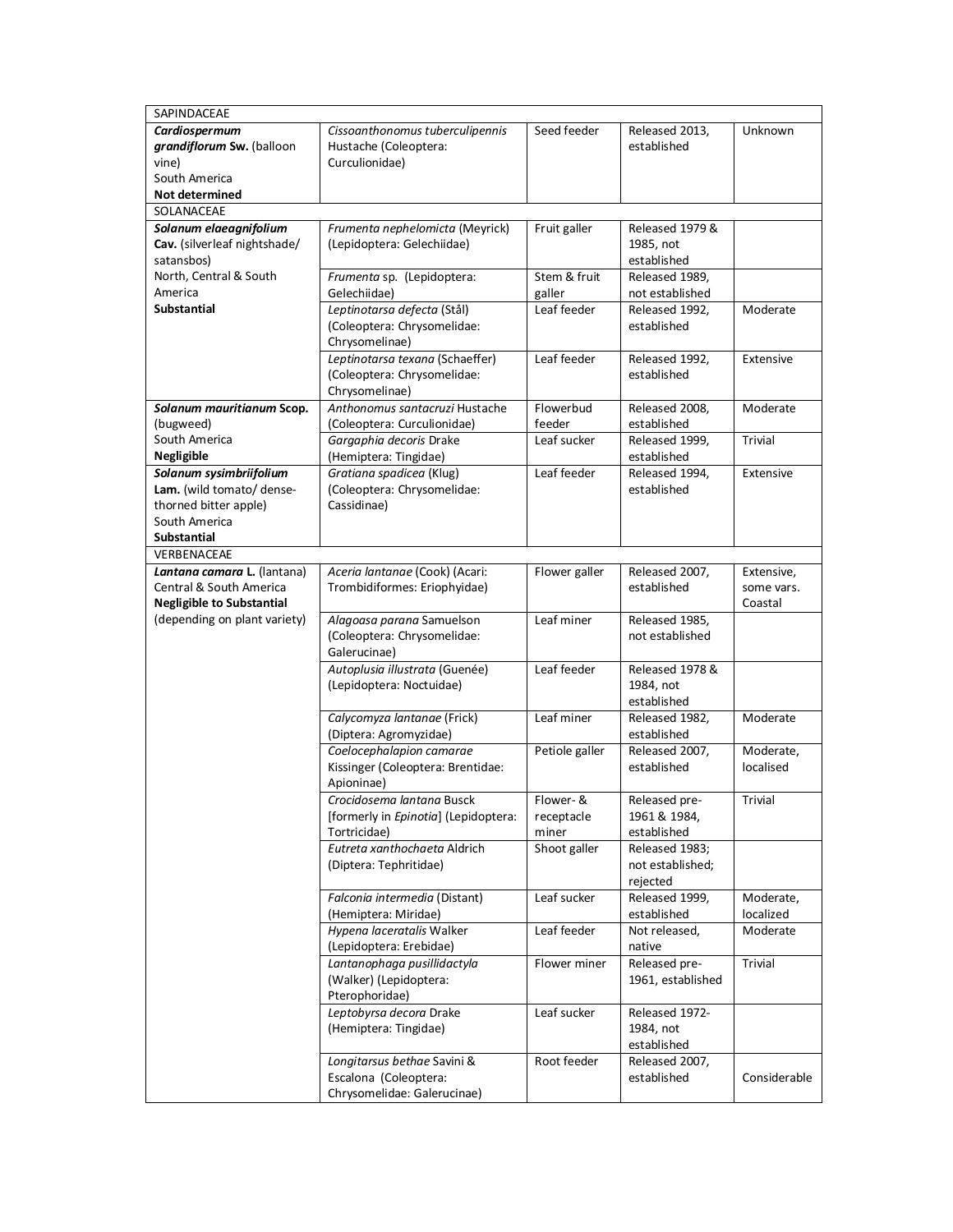| Neogalia sunia (Guenée)               | Leaf feeder   | Released 1962 &   |              |
|---------------------------------------|---------------|-------------------|--------------|
| (Lepidoptera: Noctuidae)              |               | 1969, not         |              |
|                                       |               | established       |              |
| Octotoma championi Baly               | Leaf miner    | Released 1978,    |              |
| (Coleoptera: Chrysomelidae:           |               | not established   |              |
| Cassidinae)                           |               |                   |              |
| Octotoma scabripennis Guèrin-         | Leaf miner    | Released 1971-    | Considerable |
| Mèneville (Coleoptera:                |               | 1975, established |              |
| Chrysomelidae: Cassidinae)            |               |                   |              |
| Ophiomyia camarae Spencer             | Leaf miner    | Released 2001,    | Considerable |
| (Diptera: Agromyzidae)                |               | established       |              |
| Ophiomyia lantanae (Froggatt)         | Seed miner    | Released pre-     | Moderate     |
| (Diptera: Agromyzidae)                |               | 1961, established |              |
| Orthonama ignifera (Warren)           | Leaf feeder   | Approved for      |              |
| [formerly in Leptostales]             |               | release           |              |
| (Lepidoptera: Geometridae)            |               |                   |              |
| Passalora lantanae (Chupp)            | Leaf pathogen | Released 2002,    |              |
| U.Braun & Crous var. lantanae         |               | not established   |              |
| [formerly in Mycovellosiella]         |               |                   |              |
| (anamorphic fungus;                   |               |                   |              |
| Mycospherellales:                     |               |                   |              |
| Mycospherellaceae)                    |               |                   |              |
| Puccinia lantanae Farl. (Pucciniales: | Leaf- and     | Release permit    |              |
| Puccinaceae)                          | stem-rust     | issued            |              |
|                                       | pathogen      |                   |              |
| Plagiohammus spinipennis              | Stem borer    | Released 1973,    |              |
| (Thomson) (Coleoptera:                |               | not established   |              |
| Cerambycidae)                         |               |                   |              |
| Salbia haemorrhoidalis (Guenée)       | Leaf feeder   | Released 1962,    | Trivial      |
| (Lepidoptera: Crambidae)              |               | established       |              |
| Teleonemia elata Drake                | Leaf sucker   | Released 1972,    |              |
| (Hemiptera: Tingidae)                 |               | not established   |              |
| Teleonemia scrupulosa Stål            | Leaf & flower | Released 1972.    | Considerable |
| (Hemiptera: Tingidae)                 | sucker        | established       |              |
| Uroplata fulvopustulata Baly          | Leaf miner    | Released 1978,    |              |
| (Coleoptera: Chrysomelidae:           |               | not established   |              |
| Cassidinae)                           |               |                   |              |
| Uroplata girardi Pic (Coleoptera:     | Leaf miner    | Released 1974 &   | Considerable |
| Chrysomelidae: Cassidinae)            |               | 1983, established | in coastal   |
|                                       |               |                   | areas        |
| Uroplata lantanae Buzzi & Winder      | Leaf miner    | Released 1984,    |              |
| (Coleoptera: Chrysomelidae:           |               | not established   |              |
| Cassidinae)                           |               |                   |              |

For each of the agents that has established successfully, a rating is given for the perceived degree of damage that it inflicts on the target weed. These ratings (Anon. 1999), which have been widely adopted since 1999, and slightly amended in this account, are sometimes based on formal measurements and otherwise on subjective visual assessments, and include the following categories. *Extensive*: Very high levels of damage, as much as could be expected from the agent. Few plants survive, or growth is arrested, or almost no seeds are produced. *Considerable*: High levels of damage. Some plants may survive but growth rates are noticeably slower, or seed production is reduced by more than 50%. *Moderate*: Perceivable damage, but most plants survive. Growth may be slowed to some extent, or seed production is reduced by less than 50%. *Trivial*: Some damage, but survival,